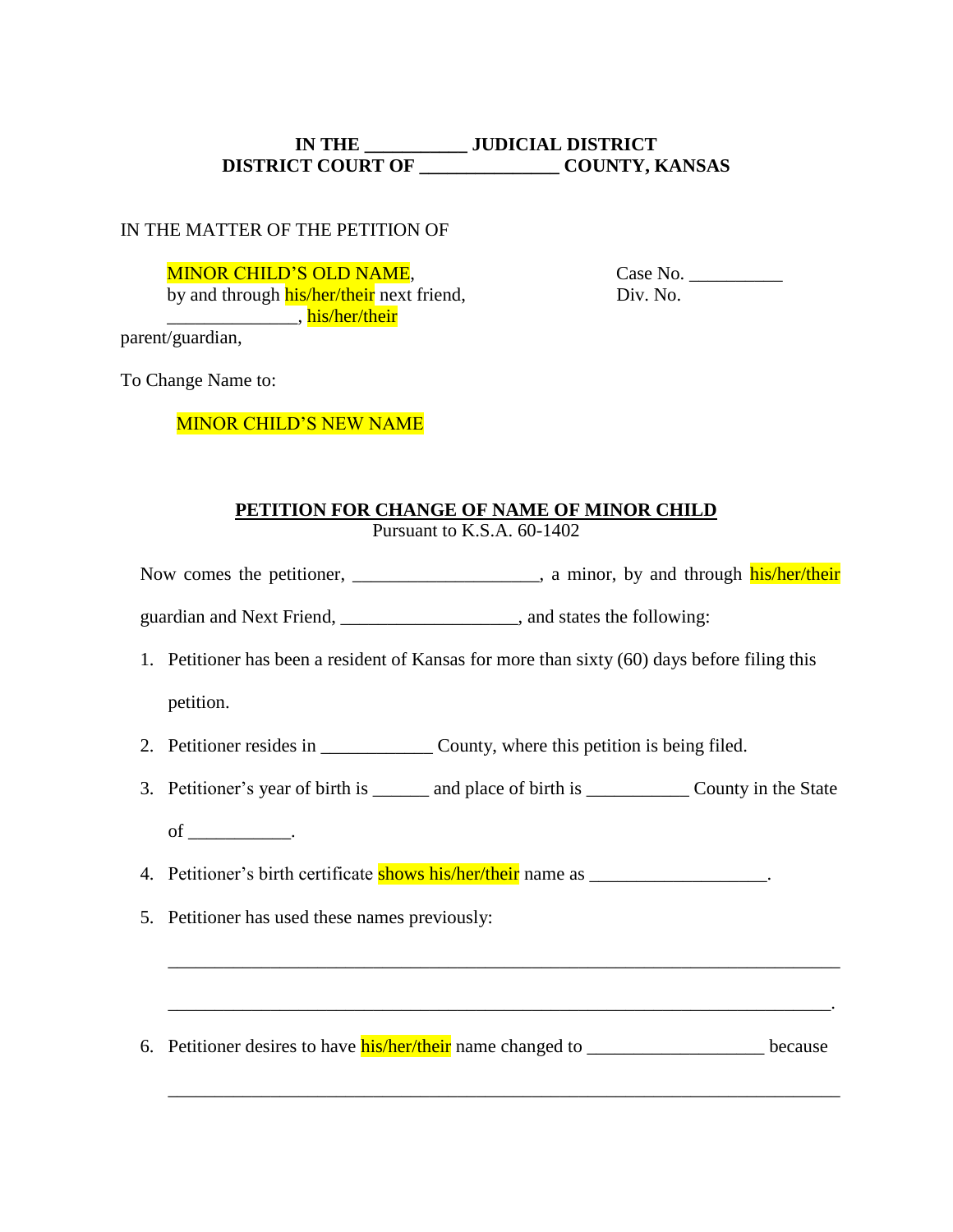- 7. This Petition is not made for the purpose of avoiding any debts, obligations or legal process nor is it made for the purpose of misleading or defrauding any person. The requested name change will not result in prejudice to any person.
- 8. Petitioner's guardian, who serves as Next Friend, consents to the requested name change, and the consent is filed herein.

\_\_\_\_\_\_\_\_\_\_\_\_\_\_\_\_\_\_\_\_\_\_\_\_\_\_\_\_\_\_\_\_\_\_\_\_\_\_\_\_\_\_\_\_\_\_\_\_\_\_\_\_\_\_\_\_\_\_\_\_\_\_\_\_\_\_\_\_\_\_\_\_

\_\_\_\_\_\_\_\_\_\_\_\_\_\_\_\_\_\_\_\_\_\_\_\_\_\_\_\_\_\_\_\_\_\_\_\_\_\_\_\_\_\_\_\_\_\_\_\_\_\_\_\_\_\_\_\_\_\_\_\_\_\_\_\_\_\_\_\_\_\_\_.

- 9. Petitioner's other guardian, salso consents to the requested name change, and that consent is also filed therein.
- 10. Petitioner, by and through his/her/their Next Friend, respectfully requests the Court to set this matter for hearing and order service by certified mail, or, if appropriate, waive any requirement for service. Petitioner further asks the Court to issue an order changing his/her/their name from \_\_\_\_\_\_\_\_\_\_\_\_\_\_\_\_ to \_\_\_\_\_\_\_\_\_\_\_\_\_\_\_\_\_\_ and for such other relief as the Court deems appropriate under the circumstances.
- 11. Petitioner and Next Friend affirm under penalty of perjury that all statements in this Petition for Change of Name are accurate to best of their knowledge.

Minor Child's Current Legal Name, Petitioner

\_\_\_\_\_\_\_\_\_\_\_\_\_\_\_\_\_\_\_\_\_\_\_\_\_\_\_\_\_\_\_\_\_\_\_\_\_\_\_\_\_

\_\_\_\_\_\_\_\_\_\_\_\_\_\_\_\_\_\_\_\_\_\_\_\_\_\_\_\_\_\_\_\_\_\_\_\_\_\_\_\_\_

Guardian's Name, Next Friend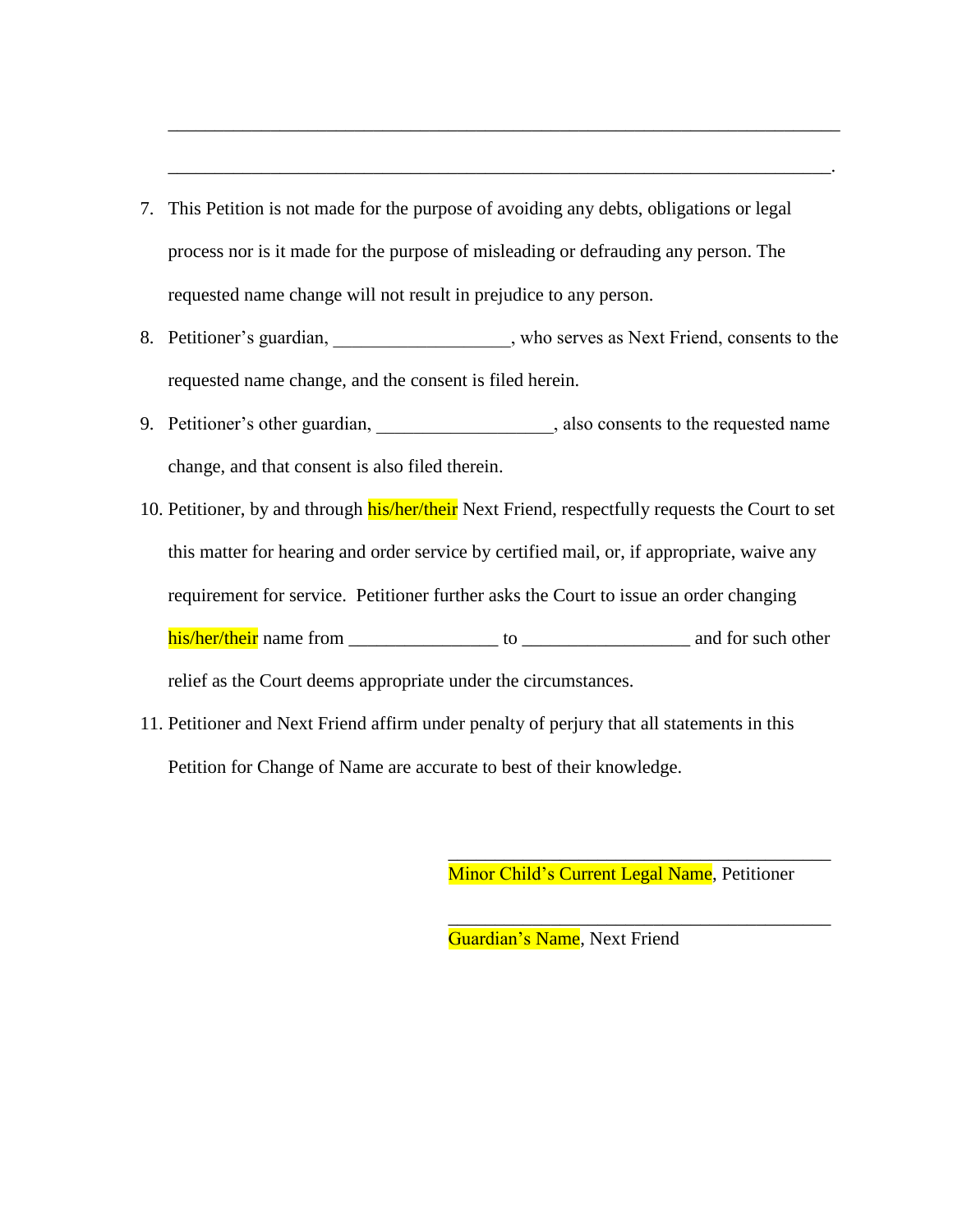# **IN THE \_\_\_\_\_\_\_\_\_\_\_ JUDICIAL DISTRICT DISTRICT COURT OF \_\_\_\_\_\_\_\_\_\_\_ COUNTY, KANSAS**

### IN THE MATTER OF THE PETITION OF

MINOR CHILD'S OLD NAME,

Case No.

by and through **his/her/their** next friend, \_\_\_\_\_\_\_\_\_\_\_\_\_\_\_\_\_\_, his/her/their guardian,

Div. No.

To Change Name to:

MINOR CHILD'S NEW NAME

# **ORDER CHANGING NAME**

Pursuant to K.S.A. 60-1402

NOW, on this day of \_\_\_\_\_\_\_\_\_\_\_\_\_\_\_\_\_\_\_\_\_\_\_\_, 20\_\_\_, the above-captioned matter

comes before the Court upon the Petition of , for change of his/her/their name.

Petitioner appears *pro se*, in person with **his/her/their** Next Friend, \_\_\_\_\_\_\_\_\_\_\_\_\_\_\_\_\_\_\_.

The Court, after review of the record of the proceedings herein, approves service or waives

any requirement for notice and determines the matter may proceed to hearing.

The Court, upon hearing the testimony, upon examining the evidence presented, and upon

review of the record of the proceedings herein, finds as follows:

1. The Court has jurisdiction over the parties and the subject matter in this case.

2. Venue is appropriate in County, Kansas.

3. Service has been properly obtained on, or notice has been given to, all interested parties.

OR, Service and notice have been waived because there are no interested parties other than Petitioner.

4. Petitioner's **parent** and Next Friend, \_\_\_\_\_\_\_\_\_\_\_\_\_\_\_\_\_\_, consents to the name change, and has filed a consent with the Court.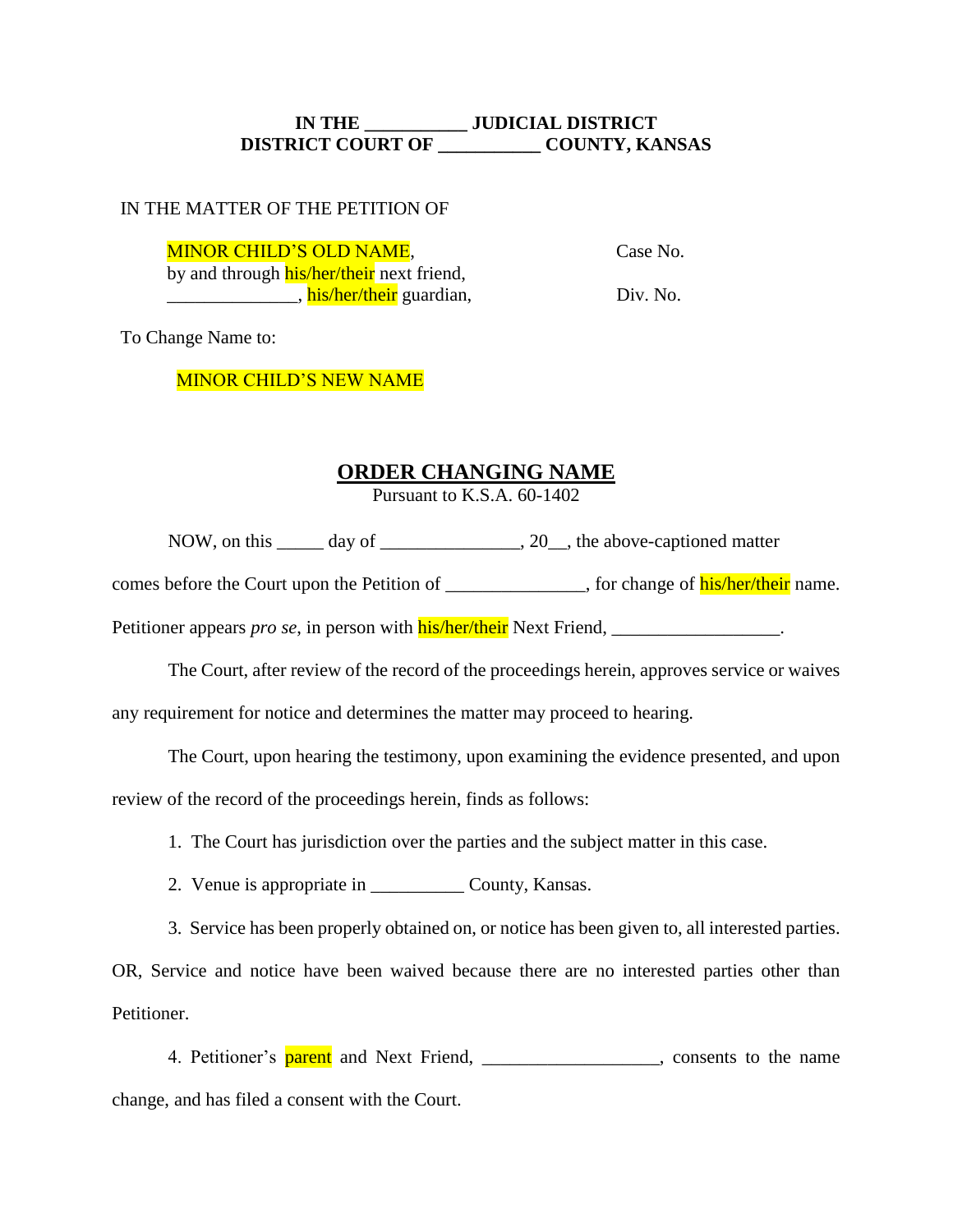5. Petitioner's other parent,  $\qquad \qquad$ , also consents to the name change and appears in person in front of the Court to consent to the name change, OR also consents to the name change and filed a consent with the Court.

6. The allegations contained in Petitioner's Petition are true.

7. Petitioner is now and has been a resident of Kansas, for a period of more than sixty (60) days immediately preceding the filing of the Petition.

8. Petitioner's year of birth is and Petitioner's place of birth is  $\frac{1}{2}$  County in the State of  $\frac{1}{2}$ .

9. Petitioner's birth certificate shows his/her/their name as \_\_\_\_\_\_\_\_\_\_\_\_\_\_\_\_\_\_\_.

10. Petitioner's present name is OLD NAME.

11. Petitioner seeks to change **his/her/their** name to \_\_\_\_\_\_\_\_\_\_\_\_\_\_\_\_\_\_\_\_\_\_\_\_\_\_ because

12. The Petition for Change of Name is not made for the purpose of avoiding any debts, obligations or legal process nor is it made for the purpose of misleading or defrauding any person. The requested name change will not result in prejudice to any person.

\_\_\_\_\_\_\_\_\_\_\_\_\_\_\_\_\_\_\_\_\_\_\_\_\_\_\_\_\_\_\_\_\_\_\_\_\_\_\_\_\_\_\_\_\_\_\_\_\_\_\_\_\_\_\_\_\_\_\_\_\_\_\_\_\_\_\_\_\_\_\_\_\_\_\_\_\_\_

\_\_\_\_\_\_\_\_\_\_\_\_\_\_\_\_\_\_\_\_\_\_\_\_\_\_\_\_\_\_\_\_\_\_\_\_\_\_\_\_\_\_\_\_\_\_\_\_\_\_\_\_\_\_\_\_\_\_\_\_\_\_\_\_\_\_\_\_\_\_\_\_\_\_\_\_\_\_

\_\_\_\_\_\_\_\_\_\_\_\_\_\_\_\_\_\_\_\_\_\_\_\_\_\_\_\_\_\_\_\_\_\_\_\_\_\_\_\_\_\_\_\_\_\_\_\_\_\_\_\_\_\_\_\_\_\_\_\_\_\_\_\_\_\_\_\_\_\_\_\_\_\_\_\_\_.

13. No objections have been made to the Court and the Court finds Petitioner is entitled to have his/her/their name changed from to \_\_\_\_\_\_\_\_\_\_\_\_\_\_\_\_\_\_\_\_\_\_\_\_\_\_.

#### **IT IS THEREFORE BY THE COURT CONSIDERED, ORDERED, ADJUDGED,**

**AND DECREED** that the above and foregoing findings are made as orders of this Court, that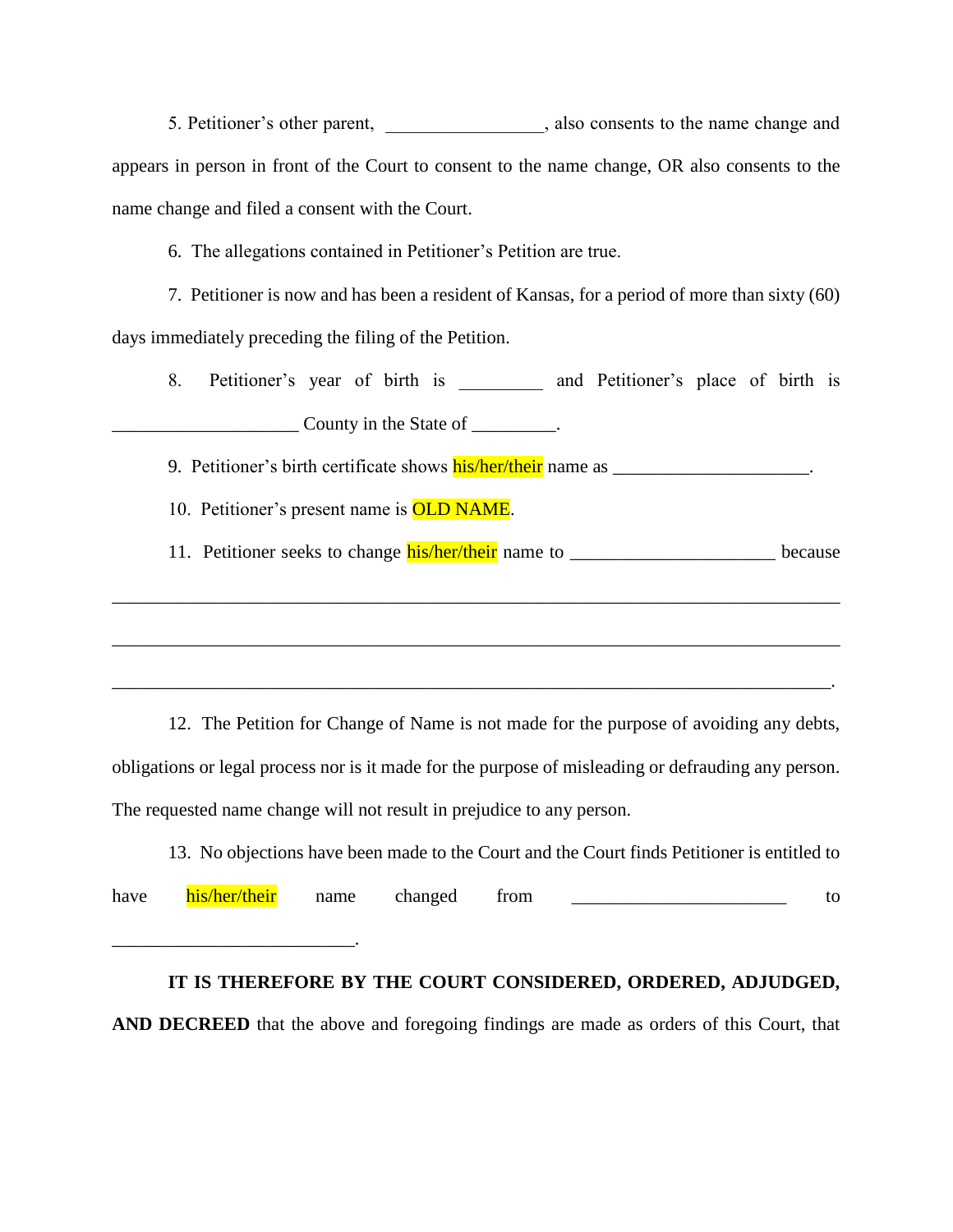Petitioner's name be changed to \_\_\_\_\_\_\_\_\_\_\_\_\_\_\_\_\_\_\_\_, and that the costs of this proceeding are assessed against Petitioner.

**IT IS FURTHER ORDERED** that, upon proper application, an amended or substitute birth certificate be issued to reflect Petitioner's new name.

# **IT IS SO ORDERED**.

PREPARED BY:

\_\_\_\_\_\_\_\_\_\_\_\_\_\_\_\_\_\_\_\_\_\_\_\_\_\_\_\_\_\_\_\_\_\_\_\_\_\_\_\_\_ NAME, Minor Child's Guardian / Next Friend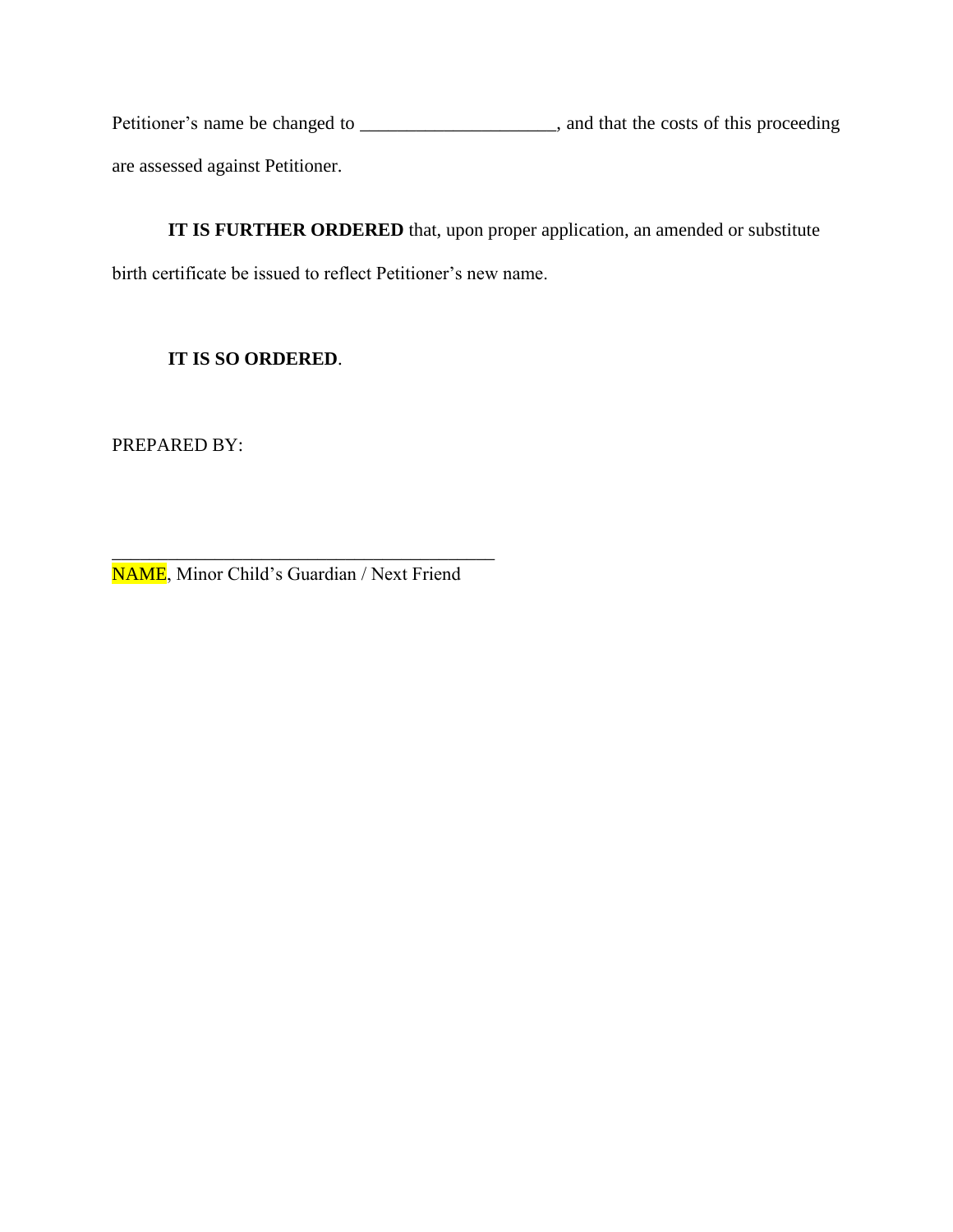# **IN THE \_\_\_\_\_\_\_\_\_\_\_\_\_ JUDICIAL DISTRICT DISTRICT COURT OF \_\_\_\_\_\_\_\_\_\_\_\_\_ COUNTY, KANSAS**

## IN THE MATTER OF THE PETITION OF

MINOR CHILD's OLD NAME,

Case No.

\_\_\_\_\_\_\_\_\_\_\_\_\_\_\_\_, his/her/their guardian,

by and through his/her/their next friend,

Div. No.

To Change Name to:

\_\_\_\_\_\_\_\_\_\_\_\_\_\_\_\_\_.

# MINOR CHILD's NEW NAME

# **CONSENT OF PARENT TO CHANGE NAME OF MINOR CHILD**

Pursuant to Chapter 60 of K.S.A.

I, \_\_\_\_\_\_\_\_\_\_\_\_\_\_\_\_\_, state that I am the natural parent / guardian of the minor child

[old name], a child born in the year \_\_\_\_\_\_\_\_, in \_\_\_\_\_\_\_\_\_\_\_\_ County, \_\_\_\_\_\_\_\_\_\_\_\_\_\_. I

hereby consent to change the minor child's name from \_\_\_\_\_\_\_\_\_\_\_\_\_\_\_\_\_\_\_\_\_\_\_ to

\_\_\_\_\_\_\_\_\_\_\_\_\_\_\_\_\_\_\_\_\_\_\_\_\_\_\_\_\_\_ Parent Name Parent Address Parent Phone Number

# **VERIFICATION**

State of Kansas (b) County of  $\_\_\_\_\_\_\$  ) ss.

Before me, a Notary Public, this \_\_\_\_ day of \_\_\_\_\_\_\_\_\_, 20\_\_, personally appeared \_\_\_\_\_\_\_\_\_\_\_\_\_\_\_\_\_, to me known to be the person described in and who executed this foregoing Consent of Parent to Change Name of Minor Child; and further acknowledged that they executed the same as their free act and deed.

IT WITNESS THEREOF, I hereunto set my hand and affix my official seal on the day and year last above written.

> \_\_\_\_\_\_\_\_\_\_\_\_\_\_\_\_\_\_\_\_\_\_\_\_\_\_\_\_\_\_ Notary Public My Commission Expires: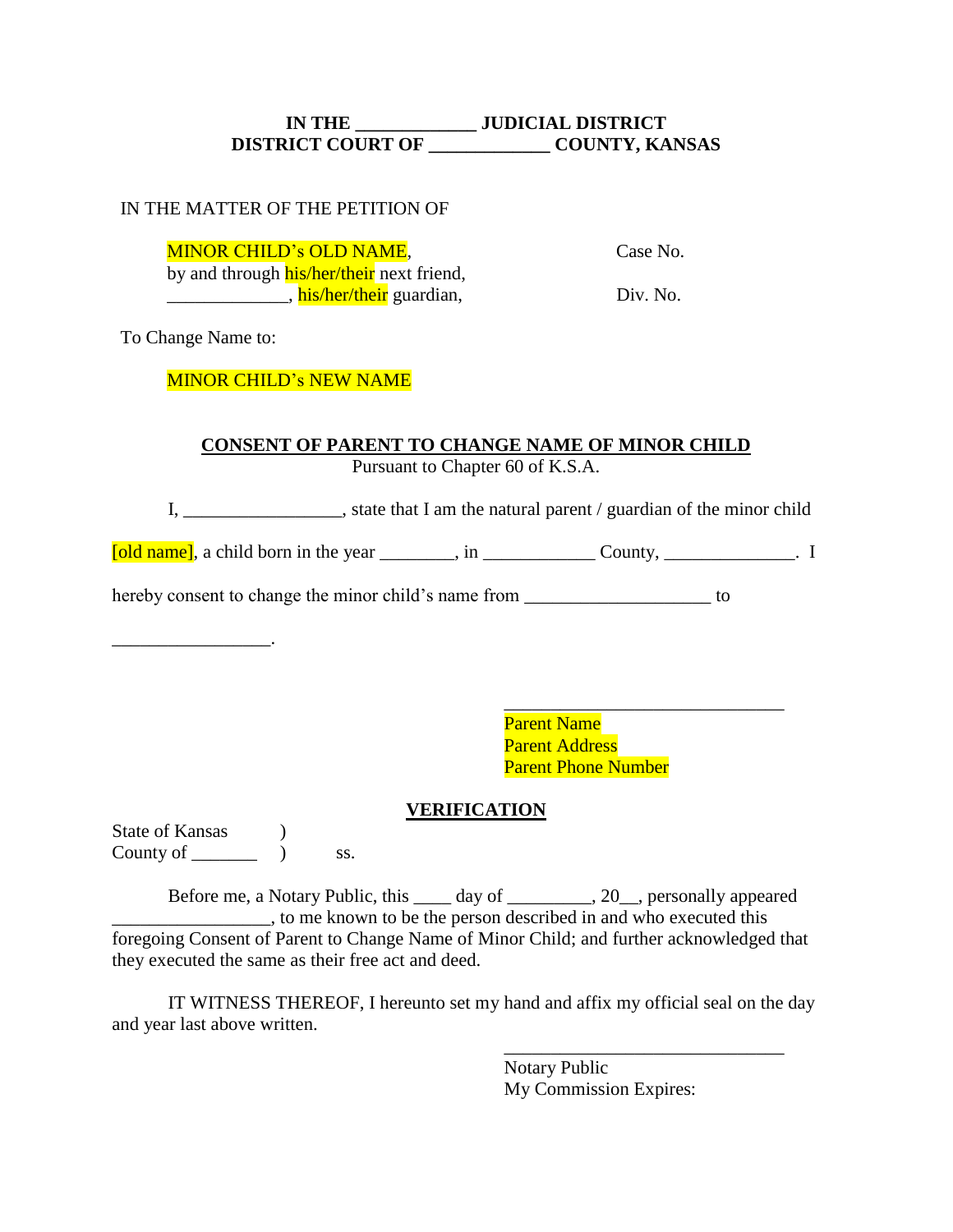# **IN THE \_\_\_\_\_\_\_\_\_\_\_\_\_ JUDICIAL DISTRICT DISTRICT COURT OF \_\_\_\_\_\_\_\_\_\_\_\_\_ COUNTY, KANSAS**

#### IN THE MATTER OF THE PETITION OF

 Case No. Div. No. MINOR CHILD's OLD NAME, by and through **his/her/their** next friend, \_\_\_\_\_\_\_\_\_\_\_\_\_\_\_, his/her/their guardian,

To Change Name to:

#### MINOR CHILD'S NEW NAME

#### **MOTION TO WAIVE SERVICE BY PUBLICATION**

Now comes Petitioner, by and through **his/her/their** Next Friend, and pursuant to K.S.A. 60-1402(b), moves the Court to waive service by publication and permit service by registered or certified mail to interested parties. In support, petitioner states that Petitioner is a minor child and does not have any creditors. Both parents are aware of and consent to the name change. Thus, all interested parties have been notified.

Wherefore, Petitioner respectfully requests that service by publication be waived.

Respectfully submitted:

Minor Child's Name, Petitioner

\_\_\_\_\_\_\_\_\_\_\_\_\_\_\_\_\_\_\_\_\_\_\_\_\_\_\_\_\_\_\_\_\_\_

\_\_\_\_\_\_\_\_\_\_\_\_\_\_\_\_\_\_\_\_\_\_\_\_\_\_\_\_\_\_\_\_\_\_

Guardian's Name, Next Friend **Next Friend Address Next Friend Phone**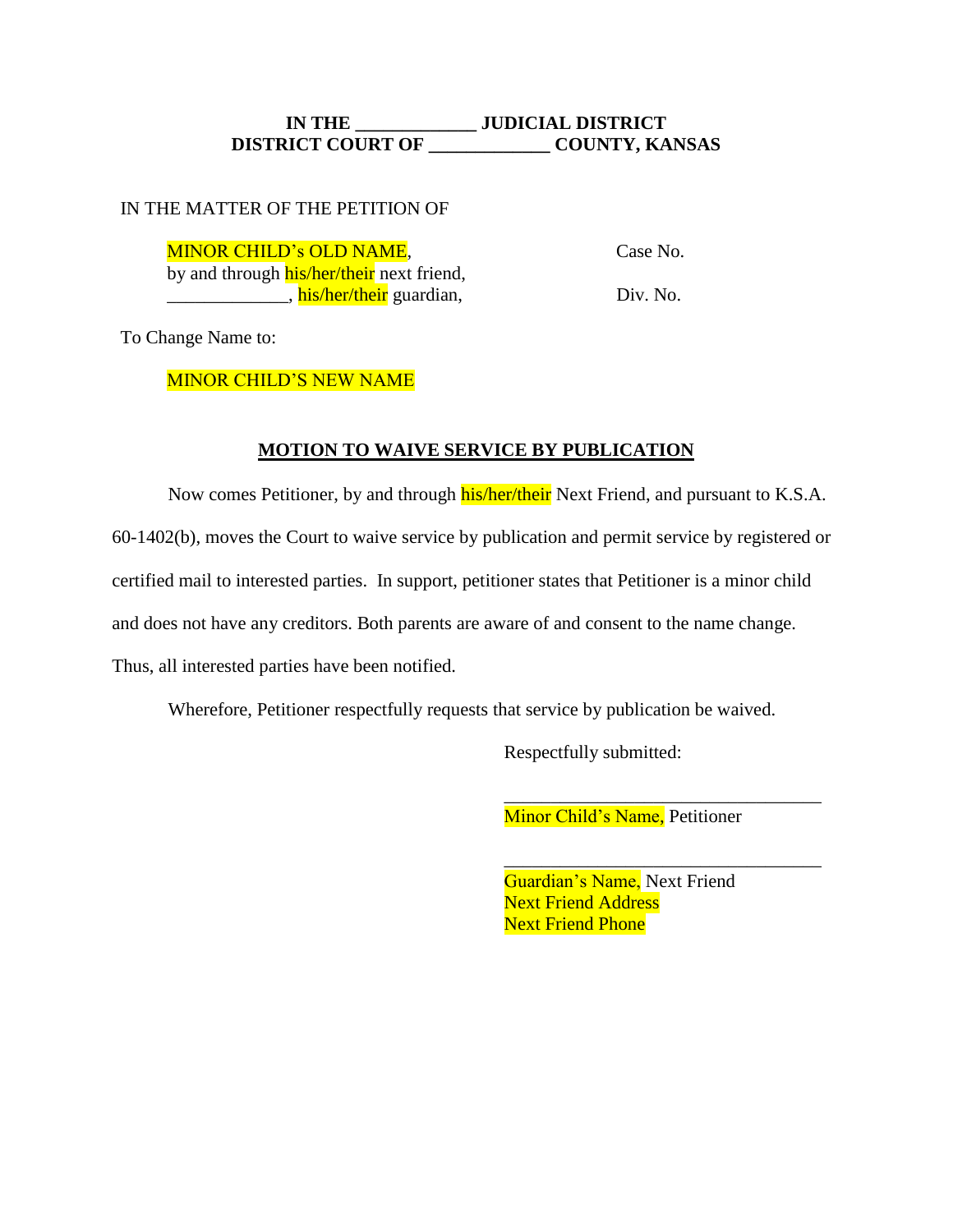## **IN THE \_\_\_\_\_\_\_\_\_\_\_\_ JUDICIAL DISTRICT DISTRICT COURT OF \_\_\_\_\_\_\_\_\_\_\_\_\_\_\_ COUNTY, KANSAS**

#### IN THE MATTER OF THE PETITION OF

MINOR CHILD's OLD NAME,

Case No.

by and through **his/her/their** next friend, \_\_\_\_\_\_\_\_\_\_\_\_\_, his/her/their guardian,

Div. No.

To Change Name to:

MINOR CHILD'S NEW NAME

## **ORDER WAIVING SERVICE BY PUBLICATION**

At this time, this matter comes before the Court on Petitioner's Motion to Waive Service by Publication. There are no appearances. After considering Petitioner's Motion, the Court determines that it should be granted. Therefore, service by publication is waived in this matter because Petitioner is a minor with no creditors, and both parents consent to the name change.

IT IS SO ORDERED.

PREPARED BY:

Guardian's Name, Next Friend Next Friend address Next Friend phone numb

\_\_\_\_\_\_\_\_\_\_\_\_\_\_\_\_\_\_\_\_\_\_\_\_\_\_\_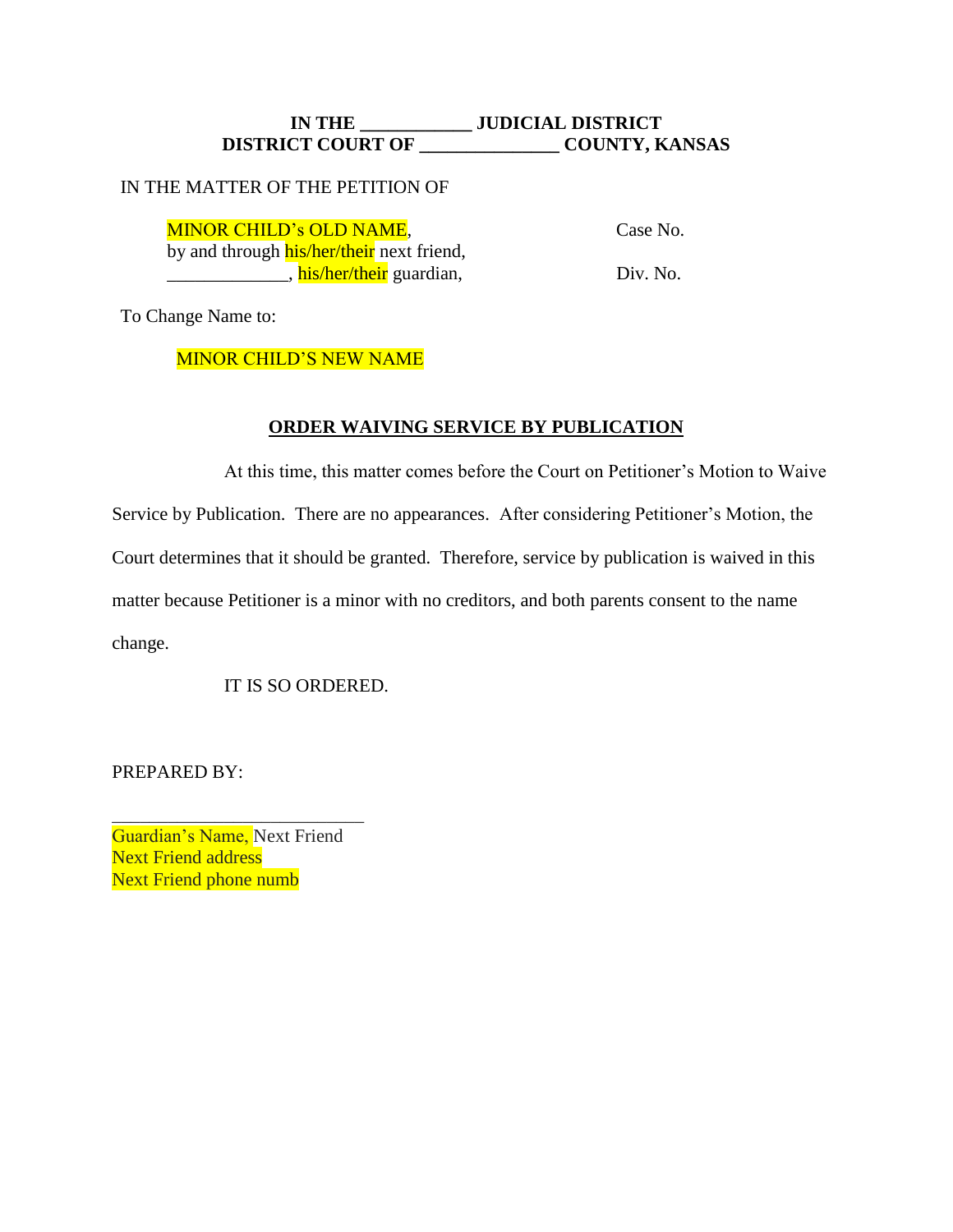# **IN THE \_\_\_\_\_\_\_\_\_\_\_\_ JUDICIAL DISTRICT DISTRICT COURT OF \_\_\_\_\_\_\_\_\_\_\_\_\_\_\_\_\_ COUNTY, KANSAS**

#### IN THE MATTER OF THE PETITION OF

MINOR CHILD'S OLD NAME, By and through his/her/their next friend, Latter Luis (niet Alexandrian, and Case No. 2014). Case No.

Div. No.

To Change Name To:

## MINOR CHILD'S NEW NAME

## **ORDER WAIVING DOCKET FEE**

Pursuant to Chapter 60 of K.S.A.

At this time, this matter comes before the court upon the above-named Petitioner's

Poverty Affidavit. There are no appearances. After reviewing the Petitioner's Poverty Affidavit, the court determines that, pursuant to K.S.A. 60-2001(b), Petitioner is unable to pay the docket fee.

THEREFORE, the docket fee in this matter is waived.

IT IS SO ORDERED.

PREPARED BY:

Guardian's Name, Next Friend Next Friend's Address Next friend's phone

\_\_\_\_\_\_\_\_\_\_\_\_\_\_\_\_\_\_\_\_\_\_\_

#### **VERIFICATION**